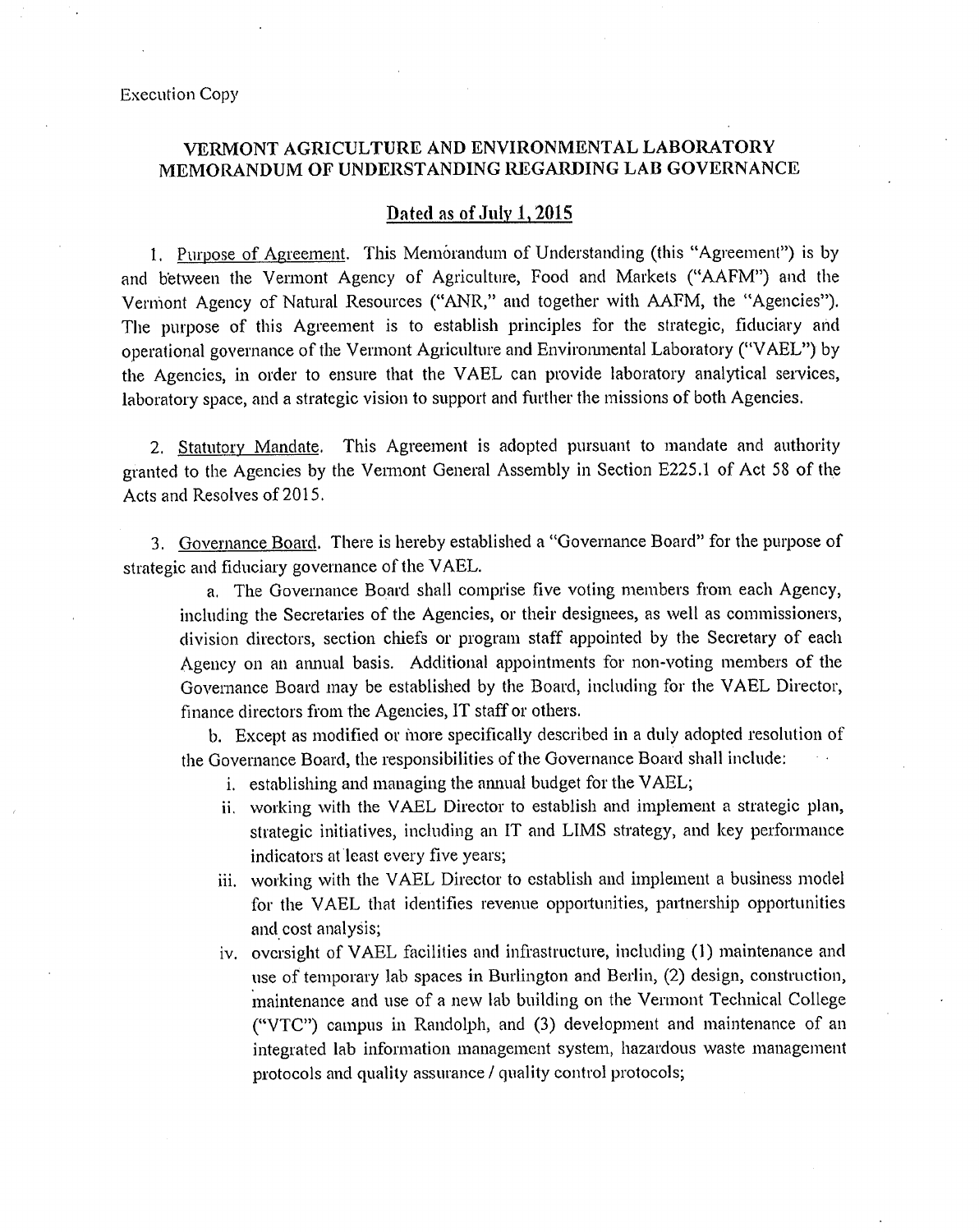- v. oversight of lab programs, including expansion or contraction of lab certifications or program areas or expansion or contraction of lab staff;
- vi. ensuring positive collaboration among the Agencies, VAEL and VTC; and
- vii, oversight and coordination of VAEL communications with the Vermont General Assembly.

c. An executive committee of the Governance Board, including the Secretaries of the Agencies or their designees,. the Commissioner of the Vermont Department of Environmental Conservation or designee, the Director of AAFM's Agriculture Resources Management Program (the "ARM Director"), and the VAEL Director shall meet at least monthly in order to support VAEL strategic and operational goals, provide continuous communication between the VAEL and the Agencies, and to set and manage agendas for Governance Board, Lab Management Team and External Advisory Group meetings.

d. The Governance Board shall meet at least four times each year.

e. The Governance Board shall adopt rules of order for meetings of the Governance Board, the Lab Management Team and Stakeholder Advisory Group, including rules for quorum, requirements for notice of meetings (including any requirements necessary to satisfy public meeting law requirements), and protocols for action outside of meeting.

## 4.. Lab Management Team.

a. The Governance Board shall consult with a "Lab Management Team," including additional representatives from the VAEL, AAFM, ANR and VTC, as designated by the Governance Board for the purpose of communication and interface between the VAEL and Agency programs, supporting design, construction, maintenance and use of lab facilities, and supporting establishment and implementation of VAEL strategic goals, program priorities, workload assignments, and / or other management initiatives established by the Governance Board.

b. The members of the Lab Management Team shall be designated by the Governance Board on an annual basis.

c. The Lab Management Team shall meet at least four times annually, as scheduled by the Governance Board.

#### 5. Stakeholder Advisory Group.

a. The Governance Board shall also consult with a "Stakeholder Advisory Group" comprising representatives from external organizations served by the VAEL or having an interest in the work of the VAEL in order to exchange information and perspectives between the Governance Board and Stakeholder Advisory Group members regarding program effectiveness, accessibility, potential program expansion; and/or workforce training opportunities.

b. The Governance Board shall invite members of such external organizations to participate in the Stakeholder Advisory Group on an ad hoc basis.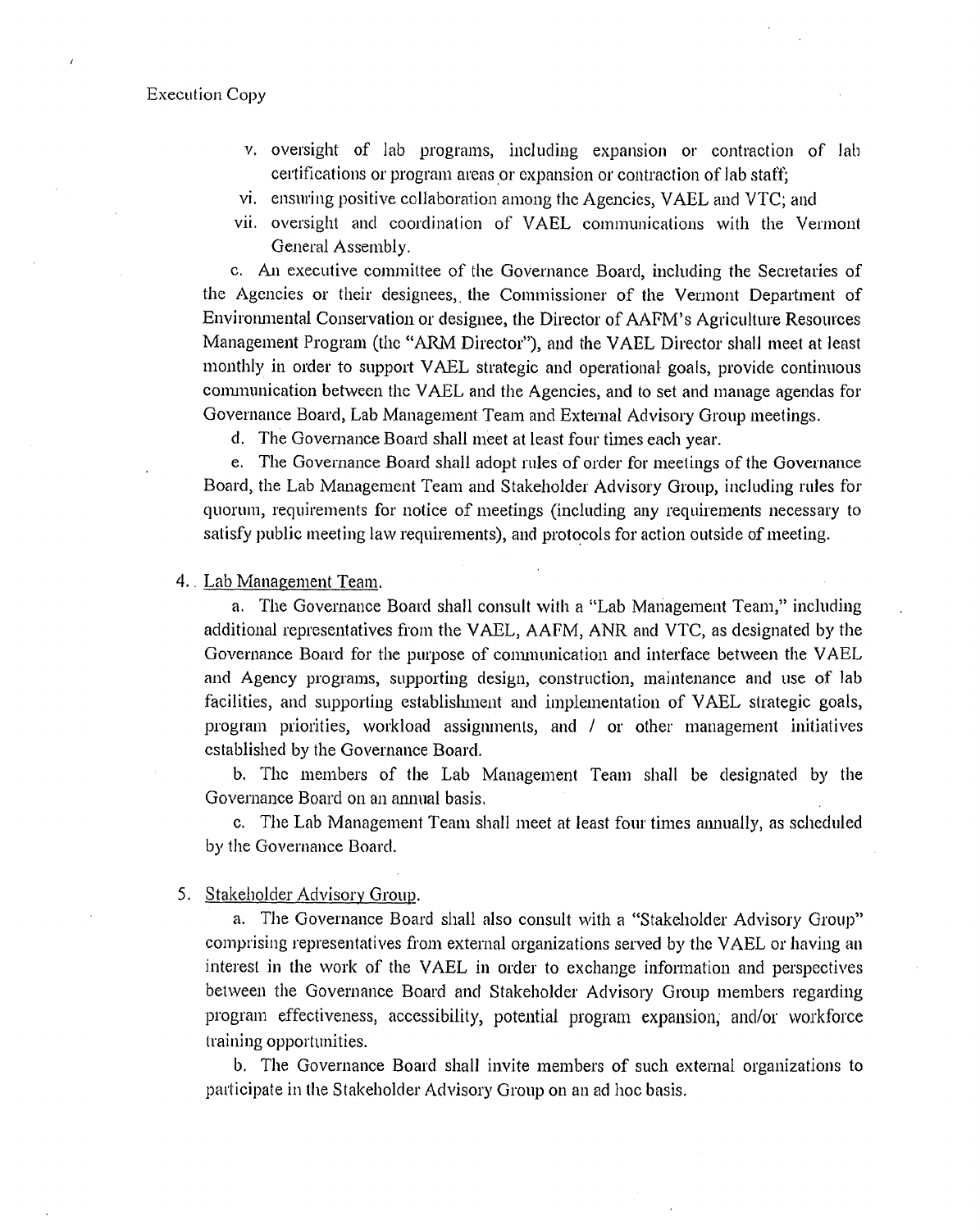## Execution Copy

 $\mathcal{A}^{\text{max}}$  and

 $\sim 10^4$ 

c. The Stakeholder Advisory Group shall be convened at least once each year.

6. Day to Day Operations and Management. Day to day operations of the VAEL shall be directed by the "VAEL Director," in consultation with the ARM Director and AAFM leadership; provided that the day-to-day operation of the VAEL shall be consistent with the budget, strategic initiatives, business plan and other directions of the Governance Board.

7. Annual Report. The VAEL Director, in consultation with the Governance Board Executive Committee, shall report annually to the Governance Board on or before July 15 regarding implementation of VAEL strategic priorities, management of the VAEL budget, implementation of the VAEL business model, the state of VAEL facilities, programmatic updates, legislative activity, and any other matter requested by the Governance Board. Such report shall be made available to the Vermont General Assembly each year.

8. Duration; Amendment. This Agreement shall continue in effect unless modified or until terminated in a writing signed by duly authorized representatives of both Agencies. •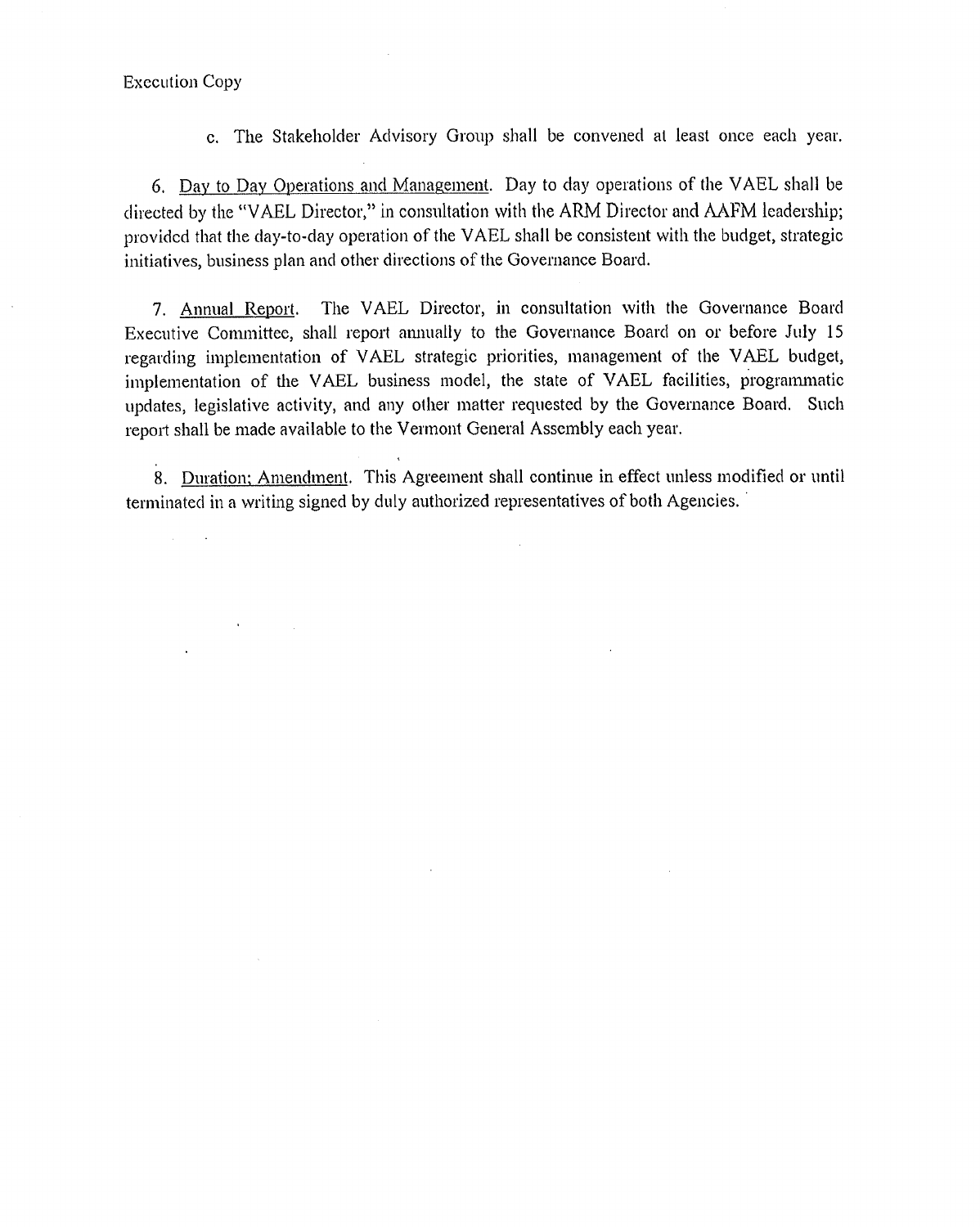Execution Copy

IN WITNESS WHEREOF, the parties have executed this Agreement as of the date first above written.

VERMONT AGENCY OF AGRICULTURE FOOD AND MARKETS

By: Chuck Ross, Secretary

VERMONT AGENCY OF NATURAL RESOURCES

y: Deb Markowitz, Secretary